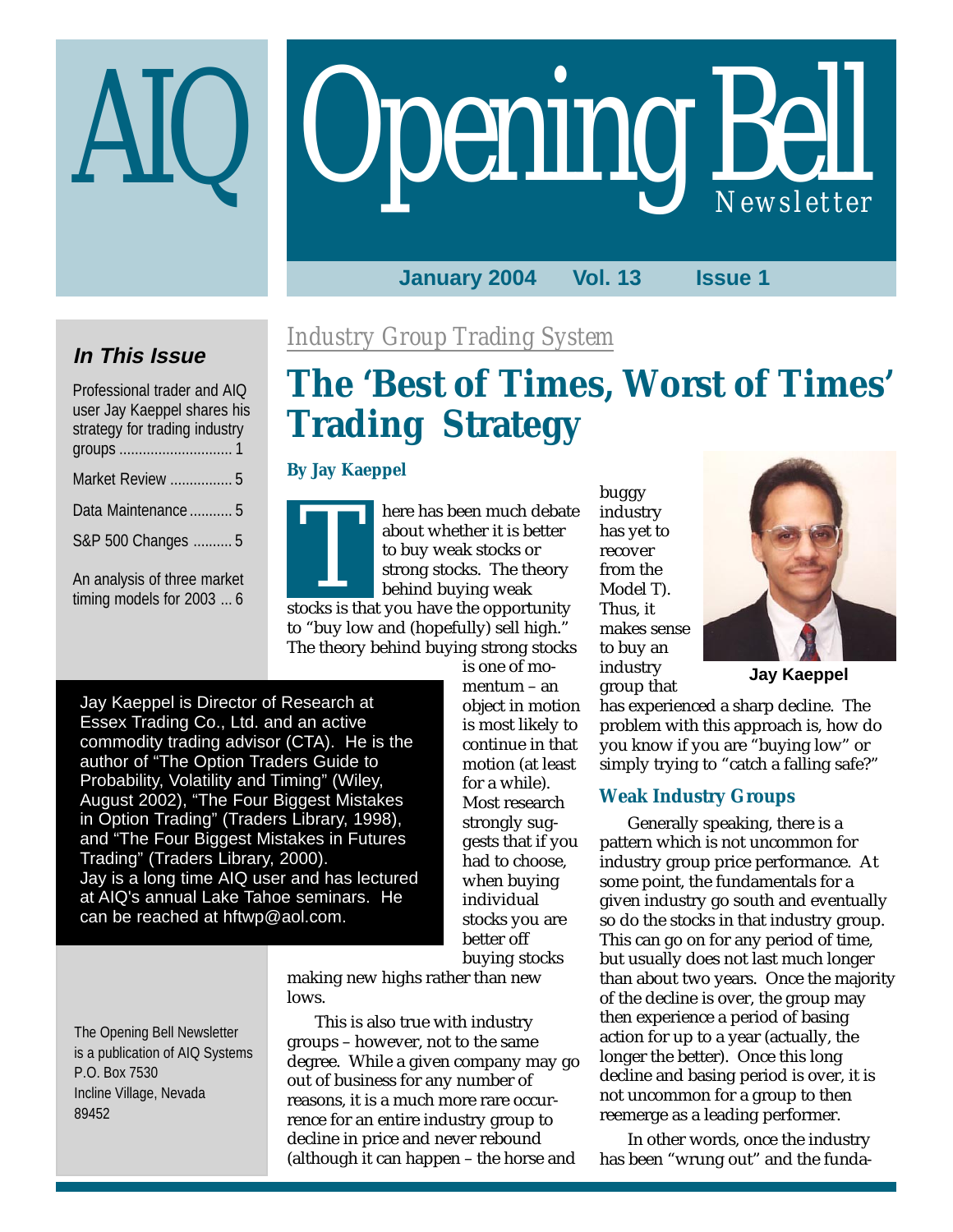# AIQ Opening Bell January 2004

whole is ripe for an advance in price.<br>. mentals (which usually change over a long period of time) swing back to the upside, the industry group as a In a moment, we will look at a simple method that attempts to take

returns from buying into strength can be quite high.

# **Combining the Two Methods**

So which is better? Buying "weak" industry groups or "strong"

> industry groups? My research indicates that the best approach might be to utilize both strategies rather than attempting to

*"So which is better? Buying "weak" industry groups or "strong" industry groups? My research indicates that the best approach might be to utilize both strategies rather than attempting to choose one or the other."*

advantage of this phenomenon.

# **Strong Industry Groups**

Regarding strong industry groups, a number of studies indicate that simply buying the strongest performers and holding on as long as they are trending higher is a crude but highly effective (although at times frightening) strategy in and of itself. My sector fund trading system published in the July 2000 *Opening Bell,* along with David Vomund's work from last October and December, shows that the

# **AIQ Opening Bell Newsletter**

**David Vomund, Publisher G.R. Barbor, Editor P.O. Box 7530 Incline Village, NV 89452**

AIQ Opening Bell does not intend to make trading recommendations, nor do we publish, keep or claim any track records. It is designed as a serious tool to aid investors in their trading decisions through the use of AIQ software and an increased familiarity with technical indicators and trading strategies. AIQ reserves the right to use or edit submissions.

While the information in this newsletter is believed to be reliable, accuracy cannot be guaranteed. Past performance does not guarantee future results.

**© 1992-2004, AIQ Systems**

choose one or the other.

As in almost all cases involving investment "styles" (large-cap vs. smallcap, growth vs. value, stocks vs. bonds, etc.) the one thing we can count on is that one style will outperform for a while and then the other style will take over as the leader. In

this case, rather than trying to determine which "style" is performing better at any point in time, we simply utilize both styles at all times. We will give details next.

# **The "Best of Times, Worst of Times" System**

The overall portfolio involves buying and holding 10 industry groups at a time - 5 weak and 5 strong. For the purposes of testing, the reports are run after the close on the last day of trading each quarter and the portfolio is readjusted at the close on the next trading day (i.e., the first trading day of each quarter). The ideal way to trade these groups is through the use of "folios," also known as "stock baskets" (information on folios can be found in the Editor's Notes at the end of this article).

The starting point was the AIQ

Industry Group Pyramid which I named ListMM. Because I want to trade 10 industry groups in a single folio and because the broker that I use (FolioFN) limits a given folio to 50 stocks, I stripped down AIQ ListMM so that each group contains no more than five stocks. I called this revised list "ListJK."

ListJK is not better or worse than ListMM; it is simply a little easier to trade all of the stocks in a given group at one time. The primary considerations in selecting the stocks to keep in each group were: 1) the stock could be traded as part of a folio at *www.foliofn.com*, and 2) the

*"To buy "weak" groups, look for the worst performing groups over a 500-day period – then wait 12 months before buying those groups…To buy "strong" groups, look for the best performing groups over the latest 240-day period and then buy those groups."*

> correlation of the stock to the original AIQ Industry Group.

# **Rules for Buying Weak Industry Groups**

What we are looking for are groups that have experienced prolonged declines and have also had some time to consolidate and build a base for an upswing in price. To buy "weak" groups, look for the worst performing groups over a 500 day period – then wait 12 months before buying those groups.

The mechanics for buying weak industry groups are as follows:

After the last trading day of each quarter:

1. In AIQ Reports – click on *Group Reports*

2. On the menu at top select *Reports* – *Global Properties* 3. Set the *Group/Sector Report* list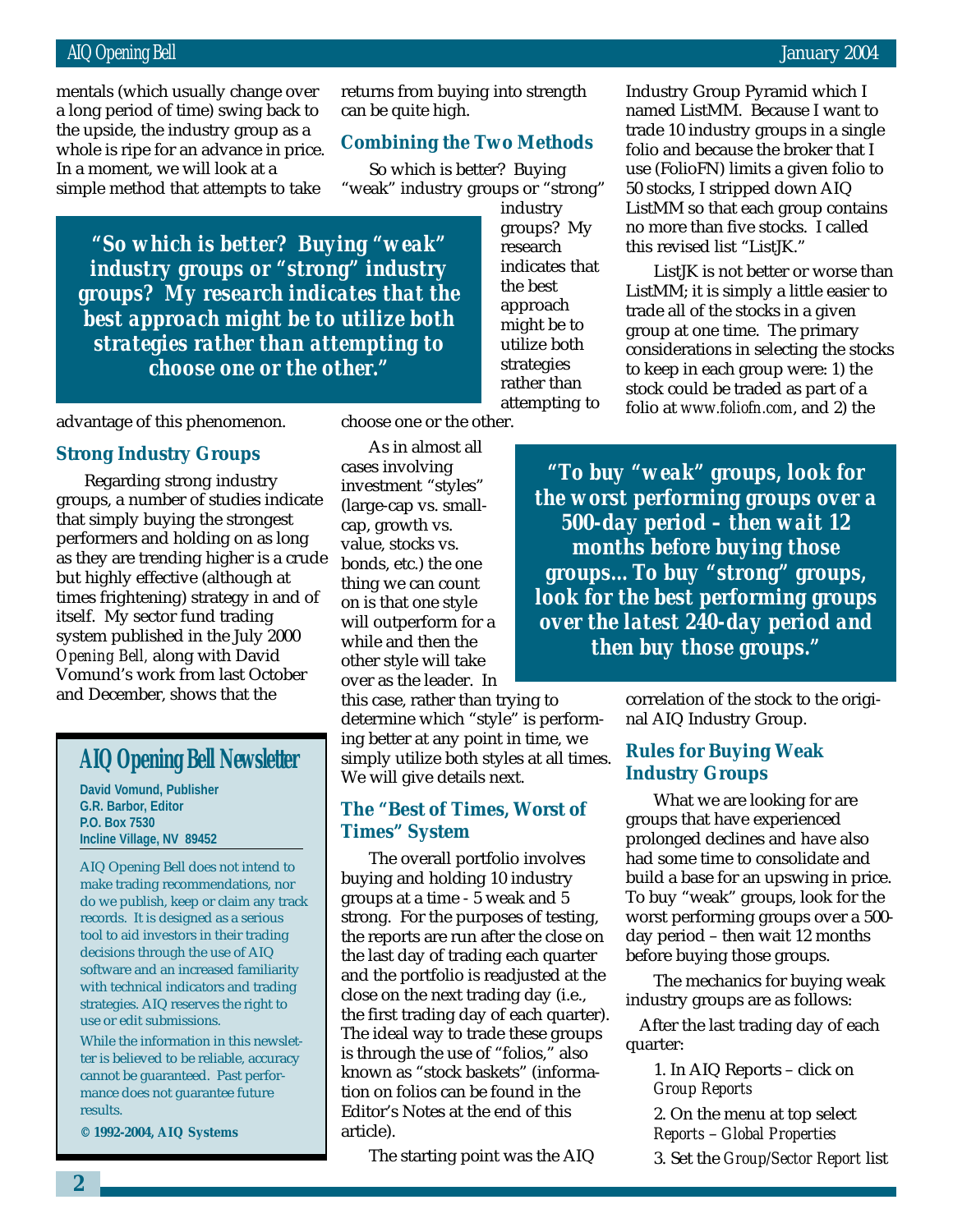as the list you want to use

4. Select the *Price Change - Downside – Long-Term Report*

5. Right click on that report, and set the *Price Change – Long-Term Constant* to 500 days

6. On the menu select *Generate – Selected Reports* and set the date to the last trading day of the quarter ended one year ago (i.e., on 12/31/03 set the date to 12/ 31/02).

Buy the stocks in the top five groups, giving equal weight to each group, and then repeat this process at the end of the next quarter.

# **Rules for Buying Strong Industry Groups**

What we are looking for here are the groups that are performing the best right now. To buy "strong" groups, look for the best performing groups over the latest 240-day period and then buy those groups.

The mechanics for buying strong industry groups are as follows:

After the last trading day of each quarter:

> 1. In AIQ Reports – click on *Group Reports*

2. On the menu at top select *Reports – Global Properties*

3. Set the *Group/Sector Report* list as the list you want to use

4. Select the *Price Change - Upside – Long-Term Report*

5. Right click on that report, and set the *Price Change – Long-Term Constant* to 240 days

6. On the menu select *Generate – Selected Reports* and set the date to the last trading day of the quarter just ended (i.e., on 12/ 31/03 set the date to 12/31/03).

Buy the stocks in the top five groups, giving equal weight to each group, and then repeat this process at the end of the next quarter.

# **Results**

I have run this test with several different industry group structures including the AIQ Industry Group Pyramid, my own stripped down

version of the AIQ Industry Group Pyramid, surrogate groups for each of the Fidelity Select Sector funds, industry groups set up for trading as single-stock futures by

OneChicago, and the Fidelity Select Sector funds themselves using the AIQ Mutual Fund Reports rather than the Group Reports. Several patterns clearly emerge.

In every case, the "strong" groups outperformed the "weak" groups between 1993 and 2003. However, on a year-by-year basis there was no predictable pattern (looking at rolling 12-month returns for all of these tests, "strong" groups outperformed 57% of the time,

"weak" groups outperformed about 43% of the time). Additionally, the standard deviation of annual returns for "weak" groups was significantly less (generally 40 to 50% lower) than that of "strong" groups.

*"While the "strong" groups generated the higher gross returns, the "weak" groups generated higher risk-adjusted returns. This trade-off in performance is another reason why it makes more sense to combine these two strategies…"*

> In other words, while the "strong" groups generated the higher gross returns, the "weak" groups generated higher riskadjusted returns. This trade-off in performance is another reason why it makes more sense to combine these two strategies and thus get the best of both worlds – high long-term returns from strong groups and dependable annual returns from weak groups.

**Table 1** shows the yearly returns

# **Table 1 - Annual Returns**

| Year | Weak<br>% +/- | <b>Strong</b><br>% +/- | Both<br>$% +/-$ | <b>SPX</b><br>% +/- | Both<br>vsSPX |
|------|---------------|------------------------|-----------------|---------------------|---------------|
| 1993 | 71.4          | 90.9                   | 83.3            | 7.6                 | 75.7          |
| 1994 | 13.9          | 31.8                   | 22.8            | (1.4)               | 24.2          |
| 1995 | 86.5          | 119.6                  | 102.9           | 35.2                | 67.7          |
| 1996 | 19.4          | 61.2                   | 39.6            | 18.7                | 20.8          |
| 1997 | 30.3          | 37.0                   | 33.6            | 32.3                | 1.3           |
| 1998 | 18.3          | 134.0                  | 71.5            | 26.0                | 45.5          |
| 1999 | 88.0          | 272.6                  | 173.3           | 18.5                | 154.8         |
| 2000 | 32.4          | 32.9                   | 34.2            | (11.8)              | 46.0          |
| 2001 | 49.1          | 83.9                   | 67.6            | (10.0)              | 77.6          |
| 2002 | 40.6          | (4.0)                  | 18.4            | (21.3)              | 39.7          |
| 2003 | 104.0         | 45.8                   | 73.3            | 17.0                | 56.3          |

Updated through 12/9/03.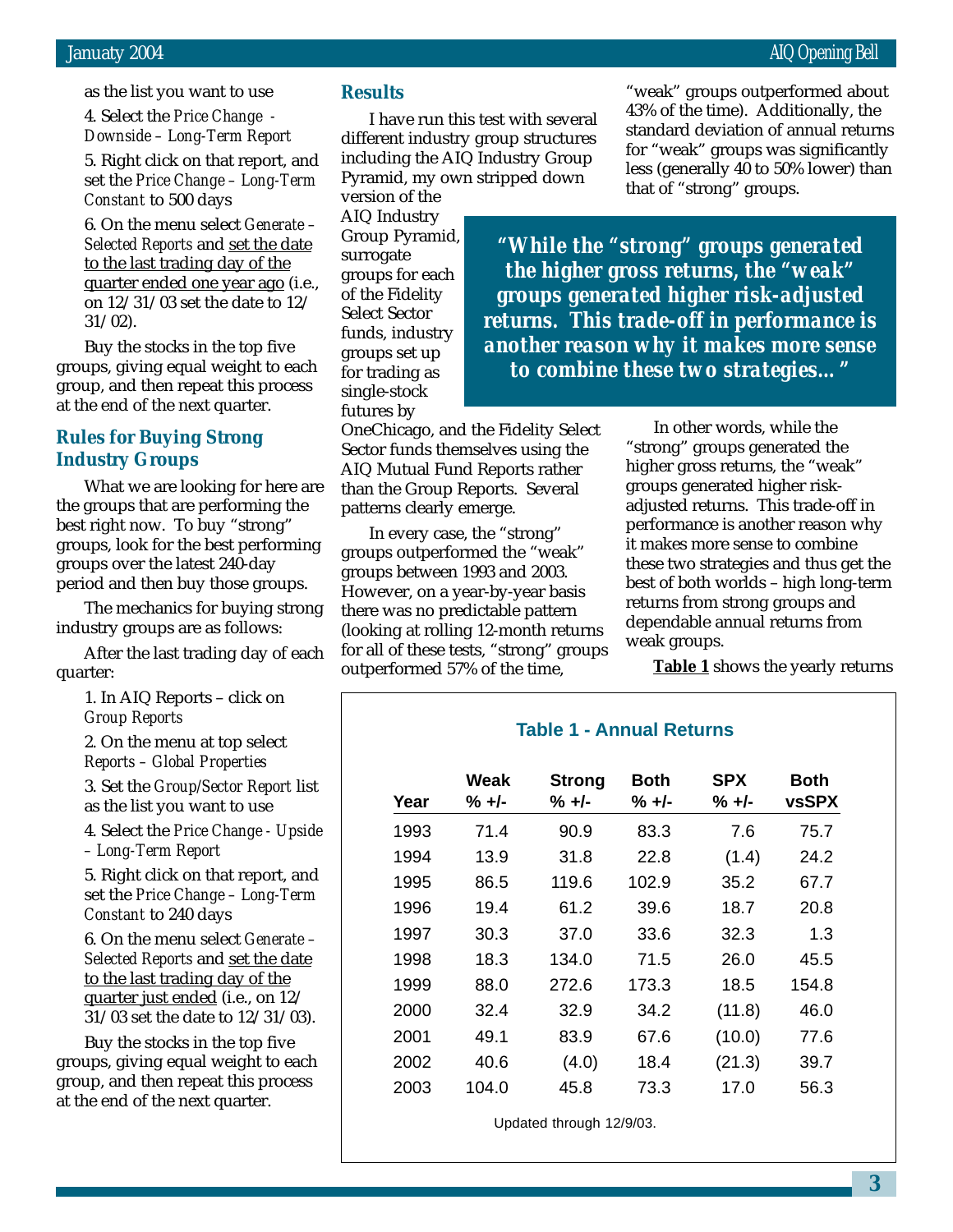|  |  | Table 2 – Quarterly and Rolling 12-Month Returns |
|--|--|--------------------------------------------------|
|--|--|--------------------------------------------------|

|          |          | <b>Ortly</b><br>Weak | <b>Ortly</b><br><b>Strong</b> | <b>Ortly</b><br><b>Both</b> | <b>Qrtly</b><br><b>SPX</b> | Weak<br>\$1,000 | <b>Strong</b><br>\$1,000 | <b>Both</b><br>\$1,000 | <b>SPX</b><br>\$1,000 | <b>Rolling</b><br>12 mo.<br>$%+/-$<br>Weak | <b>Rolling</b><br>12 mo.<br>$%+/-$<br><b>Strong</b> | Rolling<br>12 mo.<br>$%+/-$<br><b>Both</b> | Rolling<br>12 mo.<br>$% +1-$<br><b>SPX</b> |
|----------|----------|----------------------|-------------------------------|-----------------------------|----------------------------|-----------------|--------------------------|------------------------|-----------------------|--------------------------------------------|-----------------------------------------------------|--------------------------------------------|--------------------------------------------|
| 12/31/92 | 3/31/93  | 25.4                 | 10.5                          | 18.0                        | 3.4                        | 1254            | 1105                     | 1180                   | 1034                  |                                            |                                                     |                                            |                                            |
| 3/31/93  | 6/30/93  | 7.6                  | 27.7                          | 17.7                        | (0.3)                      | 1350            | 1412                     | 1388                   | 1031                  |                                            |                                                     |                                            |                                            |
| 6/30/93  | 9/30/93  | 19.8                 | 46.7                          | 33.3                        | 2.7                        | 1617            | 2071                     | 1850                   | 1059                  |                                            |                                                     |                                            |                                            |
| 9/30/93  | 12/31/93 | 6.0                  | (7.8)                         | (0.9)                       | 0.9                        | 1714            | 1909                     | 1833                   | 1069                  | 71.4                                       | 90.9                                                | 83.3                                       | 6.9                                        |
| 12/31/93 | 3/31/94  | 3.6                  | (2.3)                         | 0.7                         | (5.7)                      | 1776            | 1865                     | 1845                   | 1008                  | 41.6                                       | 68.7                                                | 56.4                                       | (2.5)                                      |
| 3/31/94  | 6/30/94  | (1.0)                | 1.1                           | 0.1                         | 1.7                        | 1758            | 1885                     | 1846                   | 1025                  | 30.3                                       | 33.6                                                | 33.0                                       | (0.6)                                      |
| 6/30/94  | 9/30/94  | 19.5                 | 30.9                          | 25.2                        | 3.5                        | 2102            | 2468                     | 2311                   | 1061                  | 30.0                                       | 19.2                                                | 25.0                                       | 0.1                                        |
| 9/30/94  | 12/31/94 | (7.1)                | 1.9                           | (2.6)                       | (0.6)                      | 1952            | 2515                     | 2251                   | 1055                  | 13.9                                       | 31.8                                                | 22.8                                       | (1.4)                                      |
| 12/31/94 | 3/31/95  | 9.8                  | 16.1                          | 13.0                        | 9.3                        | 2143            | 2921                     | 2543                   | 1153                  | 20.7                                       | 56.7                                                | 37.9                                       | 14.3                                       |
| 3/31/95  | 6/30/95  | 14.7                 | 30.0                          | 22.4                        | 9.0                        | 2459            | 3798                     | 3112                   | 1257                  | 39.8                                       | 101.4                                               | 68.6                                       | 22.6                                       |
| 6/30/95  | 9/30/95  | 35.9                 | 35.6                          | 35.8                        | 6.3                        | 3342            | 5149                     | 4225                   | 1336                  | 59.0                                       | 108.6                                               | 82.8                                       | 26.0                                       |
| 9/30/95  | 12/31/95 | 8.9                  | 7.3                           | 8.1                         | 6.7                        | 3641            | 5524                     | 4567                   | 1426                  | 86.5                                       | 119.6                                               | 102.9                                      | 35.2                                       |
| 12/31/95 | 3/31/96  | 5.5                  | 19.7                          | 12.6                        | 5.3                        | 3841            | 6610                     | 5142                   | 1502                  | 79.2                                       | 126.3                                               | 102.2                                      | 30.3                                       |
| 3/31/96  | 6/30/96  | 1.2                  | 20.7                          | 10.9                        | 3.4                        | 3886            | 7978                     | 5704                   | 1552                  | 58.1                                       | 110.1                                               | 83.3                                       | 23.5                                       |
| 6/30/96  | 9/30/96  | 4.9                  | 2.4                           | 3.6                         | 2.0                        | 4076            | 8166                     | 5910                   | 1583                  | 22.0                                       | 58.6                                                | 39.9                                       | 18.5                                       |
| 9/30/96  | 12/31/96 | 6.6                  | 9.1                           | 7.8                         | 7.0                        | 4347            | 8905                     | 6374                   | 1693                  | 19.4                                       | 61.2                                                | 39.6                                       | 18.7                                       |
| 12/31/96 | 3/31/97  | (0.5)                | (0.3)                         | (0.4)                       | 3.1                        | 4327            | 8876                     | 6349                   | 1745                  | 12.7                                       | 34.3                                                | 23.5                                       | 16.2                                       |
| 3/31/97  | 6/30/97  | 24.7                 | 23.1                          | 23.9                        | 17.3                       | 5394            | 10927                    | 7866                   | 2047                  | 38.8                                       | 37.0                                                | 37.9                                       | 31.8                                       |
| 6/30/97  | 9/30/97  | 20.0                 | 22.4                          | 21.2                        | 7.2                        | 6474            | 13375                    | 9534                   | 2194                  | 58.8                                       | 63.8                                                | 61.3                                       | 38.7                                       |
| 9/30/97  | 12/31/97 | (12.5)               | (8.8)                         | (10.7)                      | 2.1                        | 5664            | 12196                    | 8517                   | 2240                  | 30.3                                       | 37.0                                                | 33.6                                       | 32.3                                       |
| 12/31/97 | 3/31/98  | 21.1                 | 19.9                          | 20.5                        | 13.7                       | 6858            | 14621                    | 10262                  | 2545                  | 58.5                                       | 64.7                                                | 61.6                                       | 45.9                                       |
| 3/31/98  | 6/30/98  | 2.2                  | 15.8                          | 9.0                         | 3.6                        | 7010            | 16934                    | 11187                  | 2638                  | 30.0                                       | 55.0                                                | 42.2                                       | 28.9                                       |
| 6/30/98  | 9/30/98  | (23.3)               | (15.0)                        | (19.2)                      | (14.1)                     | 5374            | 14390                    | 9042                   | 2266                  | (17.0)                                     | 7.6                                                 | (5.2)                                      | 3.2                                        |
| 9/30/98  | 12/31/98 | 24.7                 | 98.3                          | 61.5                        | 24.5                       | 6704            | 28539                    | 14605                  | 2821                  | 18.3                                       | 134.0                                               | 71.5                                       | 26.0                                       |
| 12/31/98 | 3/31/99  | 11.9                 | 61.3                          | 36.6                        | 5.3                        | 7501            | 46029                    | 19949                  | 2971                  | 9.4                                        | 214.8                                               | 94.4                                       | 16.7                                       |
| 3/31/99  | 6/30/99  | 30.2                 | 32.9                          | 31.6                        | 6.7                        | 9770            | 61155                    | 26244                  | 3172                  | 39.4                                       | 261.1                                               | 134.6                                      | 20.2                                       |
| 6/30/99  | 9/30/99  | 10.7                 | 5.5                           | 8.1                         | (7.1)                      | 10816           | 64514                    | 28370                  | 2946                  | 101.3                                      | 348.3                                               | 213.8                                      | 30.1                                       |
| 9/30/99  | 12/31/99 | 16.5                 | 64.8                          | 40.7                        | 13.4                       | 12604           | 106334                   | 39910                  | 3342                  | 88.0                                       | 272.6                                               | 173.3                                      | 18.5                                       |
| 12/31/99 | 3/31/00  | 41.0                 | 21.9                          | 31.4                        | 3.5                        | 17772           | 129581                   | 52454                  | 3459                  | 136.9                                      | 181.5                                               | 162.9                                      | 16.4                                       |
| 3/31/00  | 6/30/00  | (0.2)                | 26.4                          | 13.1                        | (2.4)                      | 17731           | 163801                   | 59320                  | 3375                  | 81.5                                       | 167.8                                               | 126.0                                      | 6.4                                        |
| 6/30/00  | 9/30/00  | (2.1)                | 1.3                           | (0.4)                       | (2.3)                      | 17353           | 165891                   | 59067                  | 3299                  | 60.4                                       | 157.1                                               | 108.2                                      | 12.0                                       |
| 9/30/00  | 12/31/00 | (3.8)                | (14.8)                        | (9.3)                       | (10.7)                     | 16693           | 141268                   | 53560                  | 2947                  | 32.4                                       | 32.9                                                | 34.2                                       | (11.8)                                     |
| 12/31/00 | 3/31/01  | 3.3                  | (14.7)                        | (5.7)                       | (10.7)                     | 17240           | 120561                   | 50512                  | 2632                  | (3.0)                                      | (7.0)                                               | (3.7)                                      | (23.9)                                     |
| 3/31/01  | 6/30/01  | 17.9                 | 40.9                          | 29.4                        | 7.9                        | 20329           | 169863                   | 65365                  | 2841                  | 14.7                                       | 3.7                                                 | 10.2                                       | (15.8)                                     |
| 6/30/01  | 9/30/01  | (7.9)                | 5.9                           | (1.0)                       | (16.0)                     | 18728           | 179881                   | 64719                  | 2385                  | 7.9                                        | 8.4                                                 | 9.6                                        | (27.7)                                     |
| 9/30/01  | 12/31/01 | 32.9                 | 44.5                          | 38.7                        | 11.2                       | 24894           | 259848                   | 89759                  | 2652                  | 49.1                                       | 83.9                                                | 67.6                                       | (10.0)                                     |
| 12/31/01 | 3/31/02  | 16.6                 | 16.6                          | 16.6                        | (0.7)                      | 29026           | 302892                   | 104641                 | 2633                  | 68.4                                       | 151.2                                               | 107.2                                      | 0.1                                        |
| 3/31/02  | 6/30/02  | (13.6)               | (18.2)                        | (15.9)                      | (15.5)                     | 25066           | 247784                   | 87984                  | 2225                  | 23.3                                       | 45.9                                                | 34.6                                       | (21.7)                                     |
| 6/30/02  | 9/30/02  | (9.7)                | (4.4)                         | (7.1)                       | (12.5)                     | 22638           | 236808                   | 81773                  | 1948                  | 20.9                                       | 31.6                                                | 26.4                                       | (18.4)                                     |
| 9/30/02  | 12/31/02 | 54.6                 | 5.3                           | 30.0                        | 7.2                        | 35003           | 249350                   | 106273                 | 2088                  | 40.6                                       | (4.0)                                               | 18.4                                       | (21.3)                                     |
| 12/31/02 | 3/31/03  | (1.3)                | (13.7)                        | (7.5)                       | (5.6)                      | 34550           | 215114                   | 98289                  | 1972                  | 19.0                                       | (29.0)                                              | (6.1)                                      | (25.1)                                     |
| 3/31/03  | 6/30/03  | 36.3                 | 19.8                          | 28.1                        | 14.4                       | 47107           | 257803                   | 125903                 | 2256                  | 87.9                                       | 4.0                                                 | 43.1                                       | 1.4                                        |
| 6/30/03  | 9/30/03  | 30.9                 | 22.7                          | 26.8                        | 4.0                        | 61670           | 316344                   | 159660                 | 2347                  | 172.4                                      | 33.6                                                | 95.2                                       | 20.5                                       |
| 9/30/03  | 12/9/03  | 15.8                 | 15.0                          | 15.4                        | 4.1                        | 71414           | 363748                   | 184248                 | 2443                  | 104.0                                      | 45.8                                                | 73.3                                       | 17.0                                       |
|          | % P/L    | 10.7                 | 16.3                          | 13.5                        | 2.3                        |                 |                          |                        | % P/L                 | 43.1                                       | 85.8                                                | 63.0                                       | 9.2                                        |
|          | Stdev    | 16.2                 | 23.9                          | 17.7                        | 8.9                        |                 |                          |                        | Stdev                 | 31.9                                       | 83.9                                                | 50.7                                       | 19.9                                       |
|          | PL/SD    | 66.3                 | 68.2                          | 76.5                        | 26.3                       |                 |                          |                        | PL/SD                 | 135.0                                      | 102.2                                               | 124.5                                      | 46.4                                       |
|          |          |                      |                               |                             |                            |                 |                          |                        |                       |                                            |                                                     |                                            |                                            |

Updated through 12/9/03.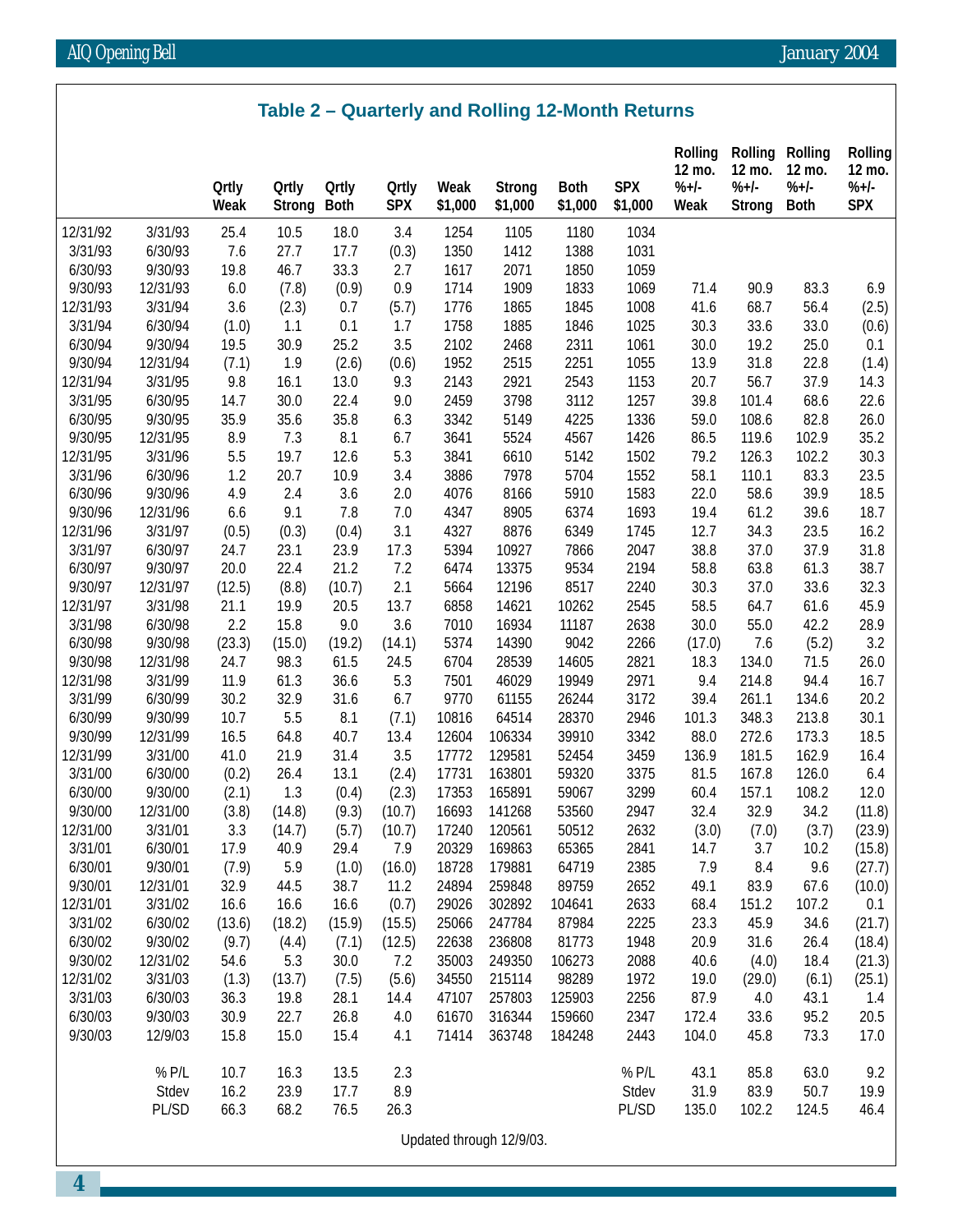for the strong groups, the weak groups, and the overall portfolio. Notice in Table 1 that the portfolio outperformed the market each year. Notice also that the strong groups performed best when the market was very strong such as in 1998 and 1999. The weak groups performed well once the market weakened. In 2001, the weak groups gained 49% and in 2002 they gained 40%. Year 2003 represents the weak groups' best year. **Table 2** details the quarterly and rolling 12-month percentage returns.

# **Editor's Notes:**

Folios, also known as stock baskets, are recent vehicles that offer many benefits to traders, particularly those who want to tailor a portfolio to benchmark a certain industry or sector. Buying a stock basket allows a trader to invest the same amount of money in each of a number of different stocks by purchasing fractional shares of each.

For example, if a trader wanted to invest \$10,000 in domestic automakers, buying a stock basket would allow him to invest exactly \$3,333.33 in Delphi Automotive,

Ford, and GM. With Delphi Automotive, Ford, and GM trading at \$9, \$12.11 and \$42.88 a share respectively, a trader would buy 370.37 shares of Delphi, 275.254 shares of Ford and 77.736 shares of GM. For more information, visit *www.foliofn.com.*

If you would like to download Jay Kaeppel's revised group structure or would like to see trade-bytrade details in an Excel spreadsheet, go to *www.aiqsystems.com*. Click *Educational Products* and then *Opening Bell*.

# **STOCK DATA MAINTENANCE MARKET REVIEW**

# **The following table shows stock splits and other changes:**

| <b>Stock</b>                | <b>Ticker</b> | <b>Split</b> | <b>Approx. Date</b> |
|-----------------------------|---------------|--------------|---------------------|
| <b>Pulte Homes</b>          | <b>PHM</b>    | 2:1          | 01/05/04            |
| <b>River Valley Bancorp</b> | <b>RIVR</b>   | 2:1          | 01/12/04            |
| <b>Inergy LP</b>            | <b>NRGY</b>   | 2:1          | 01/13/04            |
| Pacificare Health           | <b>PHS</b>    | 2:1          | 01/15/04            |
| <b>Hudson River Bancorp</b> | <b>HRBT</b>   | 2:1          | 01/16/04            |
| Florida Rock                | <b>FRK</b>    | 3:2          | 01/19/04            |
| Evertrust Financial         | <b>EVRT</b>   | 3:2          | 01/19/04            |
| <b>Thor Industries</b>      | <b>THO</b>    | 2:1          | 01/27/04            |
| <b>Yak Communications</b>   | YAKC          | 2:1          | 01/30/04            |
| <b>Provident Financial</b>  | <b>PROV</b>   | 3:2          | 01/30/04            |
| Paccar Homes                | PHM           | 3:2          | 02/06/04            |

## **Trading Suspended:**

FAO Inc. (FAOO) OfficeMax Inc. (OMX) Protection One (POI) Ziegler Cos. (ZCO)

# **Name Changes:**

Neighbor Care Inc (NCRX) to Genesis Health Ventures (GHVI) Proton Energy Systems (PRTN) to Distributed Energy Systems (DESC) Royce Micro-Cap Trust (OTCM) to Royce Micro-Cap Trust (RMT) Yellow Corp (YELL) to Yellow Roadway (YELL)

# **S&P 500 Changes**

**Changes to the S&P 500 Index and Industry Groups:**

There are no changes this month.

# **Eight-Month Market Rally Continues Through End of Year**

he market continued its eight-month long rally in December but there was a shift in participation. From Fight-month long rally in<br>
December but there was a<br>
shift in participation. From<br>
April through most of November, all major market averages rose in value but the broader market averages were the best performers. During that time, the S&P 500 and the Dow underperformed. That tide turned in December.

In December, money moved from the broader market and technology stocks to the more cyclical large-cap stocks represented in the S&P 500 and the Dow. In December, the S&P 500 rose 5.1% and the Dow rose 6.9%. That beat the Nasdaq's return of 2.2% and the Russell 2000's return of 1.9%. The yearly leaders lagged in December.

The best performing sectors in December were commodity related. Energy Rose 12%, Natural Gas rose 11%, Paper rose 11%, and Chemicals rose 10%. One commodity sector fared poorly, however. Gold fell 2%.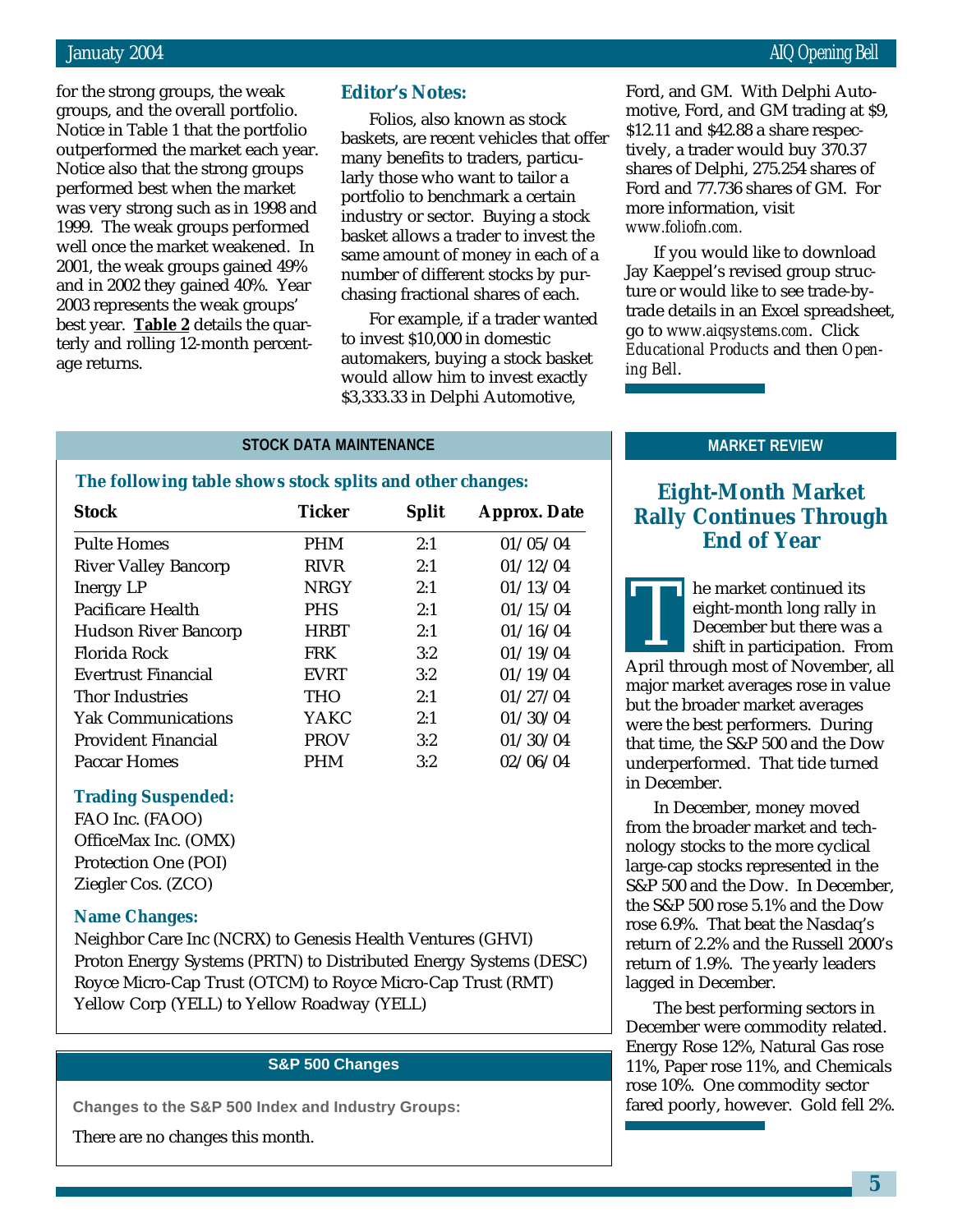

**DAVID VOMUND**



fter three years of a brutal bear market, prices rebounded strongly in 2003. Whereas market ther time years of a<br>brutal bear market,<br>prices rebounded<br>strongly in 2003.<br>Whereas market<br>timing was critical in 2000 to 2002,

market timing was not needed in 2003. The only market timing opportunity came in the first quarter when the S&P 500 corrected 14%.

Although history may say the bear market ended in October, the market tested the low in March and many people's portfolios will show that March was the actual bear market bottom. In the second, third, and fourth quarters of 2003, there were no significant corrections so market timing signals offered no value.

The best market timing model was short until March 12 and then long after that. From late March to the end of the year, there was never even a 5% correction. When there are so few corrections, market timing models are unnecessary and will almost always underperform. For the year, the S&P 500 gained 26.4%.

In this article, we'll examine market timing systems that have been discussed in previous *Opening Bell* issues. Our analysis of these systems assumes you enter the market after a buy signal and move to cash after a sell signal.

# **AIQ Market Timing Model**

AIQ's market timing model has been out of sync for the last few years. Its signals currently offer little value in market timing decisions.

*Analysis of Market Timing Systems*

# **US Score Market Timing System Proves To Be Very Effective in 2003**

**By David Vomund**

For our testing, we used Expert Rating signals of 95 or greater without confirmation. The S&P 500 was bought the day of the Expert Rating buy signal and was held until an Expert Rating sell signal of 95 or greater was registered. Money market interest was not factored in.

**Table 1** lists the trades. The most damaging time was when the model remained on the sidelines from March to July. Trading the S&P 500 using this approach would have resulted in a 2.8% gain for the year.

# **RSMD Timing Model**

In the April 2002 *Opening Bell,* we ran an article on a timing system that has become an important factor in my own market timing. The article covered a simple but effective market timing technique that uses the Nasdaq's weekly RSMD SPX indicator as a market timing tool.

RSMD is a relative strength indicator that is exclusive to AIQ's TradingExpert Pro. It takes the commonly used relative strength indicator and plugs it into the MACD formula. In effect, RSMD is a momentum of relative strength indicator.

When plotting the Nasdaq Composite, click the RSMD SPX indicator to get the relative strength of the Nasdaq versus the

S&P 500. When the fast line is rising, then the Nasdaq is outperforming. When the fast line is falling, then the S&P 500 is outperforming. To eliminate most of the whipsaws, I use the weekly version of the indicator.

Here is how this timing method works. When the fast line (the Phase line) on the Nasdaq's weekly RSMD SPX indicator is rising, then the overall market environment is bullish. When this indicator begins to fall, then the market environment has turned bearish. I recommend looking for a change in the direction of the Phase line instead of waiting for a crossover of the Signal line. You can either use a one-week change in direction or eliminate some of the whipsaws and use a two-week change in direction.

Here is why the RSMD timing model works. When the RSMD SPX indicator favors the Nasdaq over the S&P 500, then people are willing to take more aggressive positions and the market is generally favorable.

**Table 2** shows the trading signals for 2003 using a two-week change in the RSMD indicator. Even though the indicator is run on the Nasdaq, this is an overall market

# **Table 1. Expert Rating Results**

| Buy<br><b>Date</b> | <b>Expert</b><br>Rating | Sell<br>Date | <b>Expert</b><br>Rating | <b>S&amp;P 500</b><br>% Change |
|--------------------|-------------------------|--------------|-------------------------|--------------------------------|
| 12/31/2002         | N/A                     | 1/17/2003    | 98                      | $-0.84$                        |
| 1/29/2003          | 97                      | 3/10/2003    | 98                      | -6.58                          |
| 7/02/2003          | 95                      | 7/03/2003    | 97                      | $-0.81$                        |
| 8/08/2003          | 97                      | 9/22/2003    | 97                      | 4.62                           |
| 9/30/2003          | 98                      | 10/22/2003   | 96                      | 3.45                           |